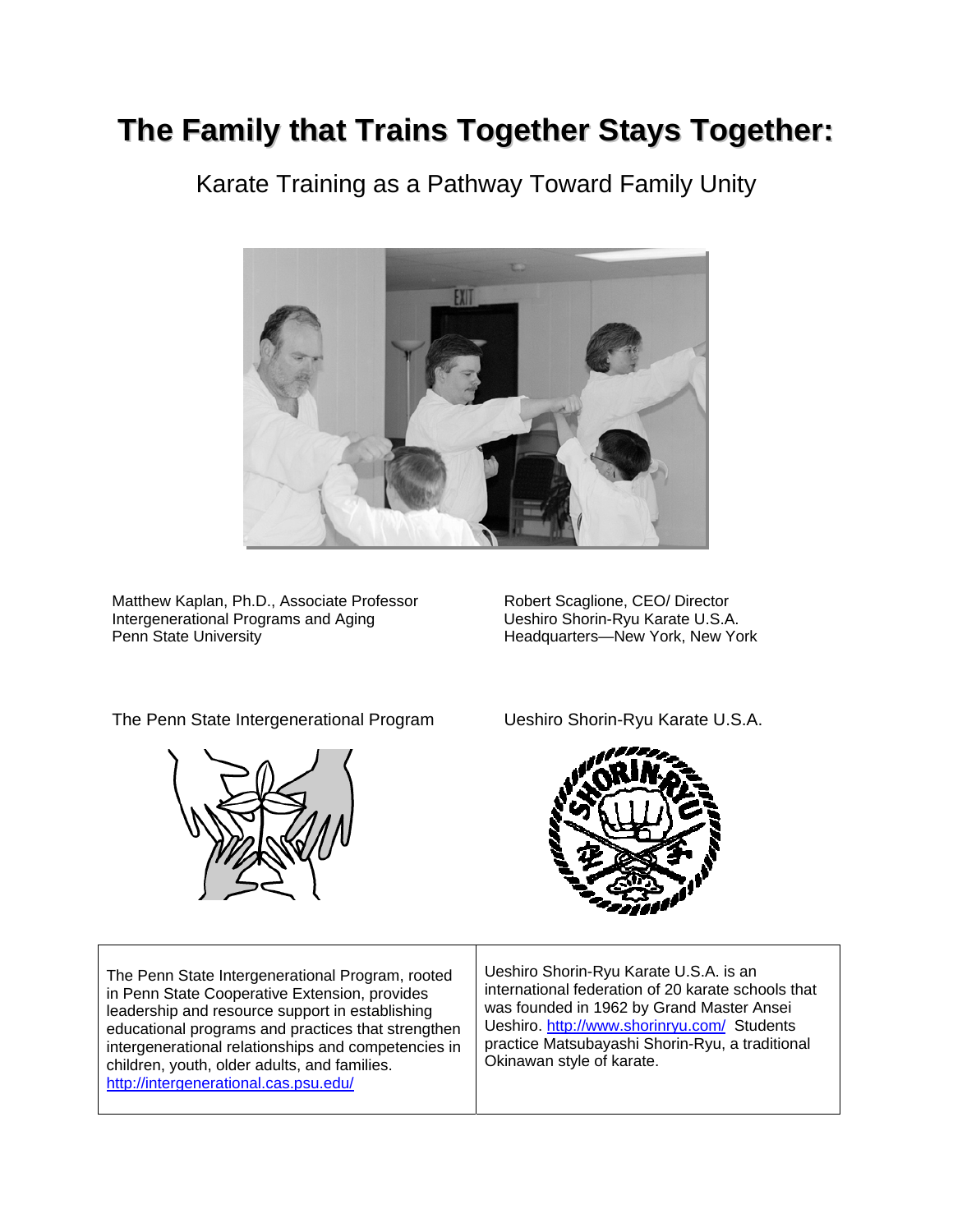### **Introduction**

Americans are increasingly caught in a "time squeeze." Compared to our counterparts in many other countries, we are working longer hours, taking less vacation time, spending less leisure time with family members, and, as our population ages, dealing with increased family caregiving responsibilities. In study after study, many families are finding it increasingly difficult to balance the many demands of work and family.

So, where do we find family time? One place to search is the time carved out for recreation. With a bit of creativity and perseverance, families can find activities that all members enjoy and can do together often. Some families are even going to the karate "dojo" (Japanese word for training hall) as a place to meet up and spend quality time together.

To explore how family members derive meaning and significance from training with one another, we reached out to members of Shorin-Ryu Karate U.S.A., an international federation of Shorin-Ryu karate schools,<sup>[1](#page-1-0)</sup> and asked one simple question, "*How do you feel about training in karate as a family?"* 

Twenty-five karate students, ranging in age from seven to 68, responded to our informal survey. They represent 13 families and they train in five different karate schools.



These Japanese characters refer to "family bonding," more specifically to the "kizuna" of family. "Kizuna" in this sense means the knot that creates the inseparable bond between humans.

 $\overline{a}$ 

<span id="page-1-0"></span> $1$ Consistent with the values established over the course of the several hundred year history of karate, whereby the art form was passed on from parent to child or by a teacher to a select one or two student, the karate schools in this organization have established family-friendly policies, including special membership plans for entire families. In marketing materials, emphasis is placed on bringing families together in a fun, rewarding physical activity fostering both individual skills and community spirit.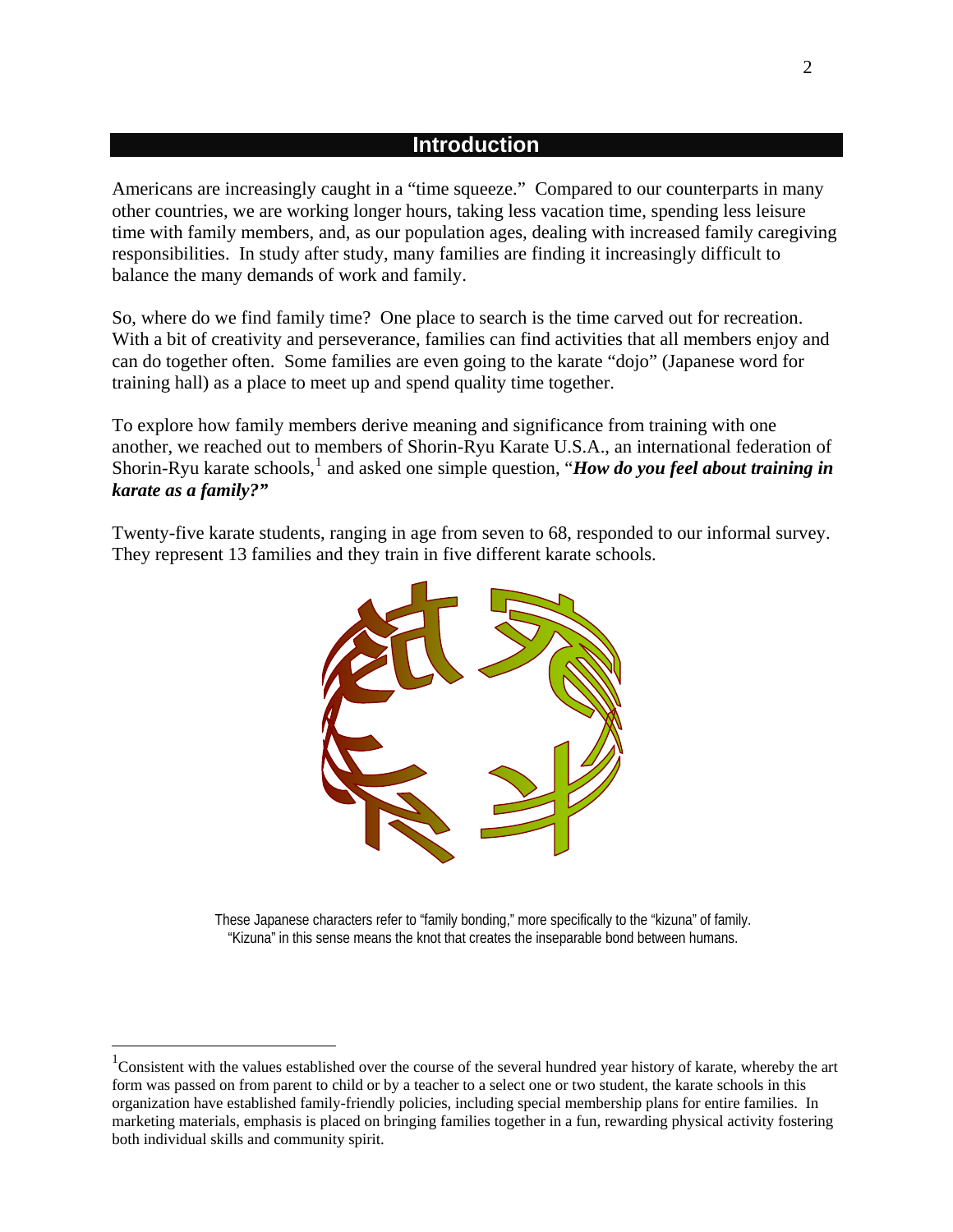# **The Karate Family Training Experience**

In this section, we use the words of those who responded to our informal survey to illustrate the breadth and depth of how family members value their shared training experiences. The picture that emerges is one of a rich experience, with unique family strengthening properties.

### **Time Together**

"My wife and I have four children, and all six of us participate in karate. In this age of Little League and Youth Sports I think karate may be one of the few sports where parents can actually join in and participate along with their children."

• *Father, 43-year old, who trains with his wife, two daughters and two sons; 8 years of training*.

"I feel really good about training with a family member because you get to have family time while taking class."

• *10-year old boy who trains with his father; 2 years of training.* 

"In this world of busy schedules, family time gets more and more limited. Training together allows for one more time that we can be together as a family, not only on the deck, but even just the car ride to and from the dojo."

• *Mother, 40-year old, who trains with her husband and four children; 1½ years of training.* 

"Considering our demanding schedules (the contemporary norm), we find that karate training is one of the few opportunities in the week that we get to spend quality time together, not just during workouts, but also driving to and from our dojo and dinners 'out' afterward."

• *Mother, 40-year old, who trains with her son, daughter, and husband; 5 years of training.* 

"I like the fact that this is an activity that we can do together, rather than just watching each other on the sidelines."

• *Father, 37-year old, who trains with his 2 sons; 2½ years of training.* 

### **Sense of Family Unity—Working as a Team**

"I think it is fun and makes your family a team more than it is. It helps us have more to do and more to talk about. Also, I like how it is a challenge to get to the next belt with your family. Lastly, our new motto is from the Special Ops – *No one is left behind.*"

• *12-year old boy who trains with his mother, father, and younger sister; 2 months of training.* 

"It is a fun family sport that everyone should enjoy. I like to be able to do workouts with my Dad and my little brother. The thing I like best about karate is that we are all in one dojo, working together as a team."

• *10-year old boy who trains with his older brother and father; 2½ years of training.* 

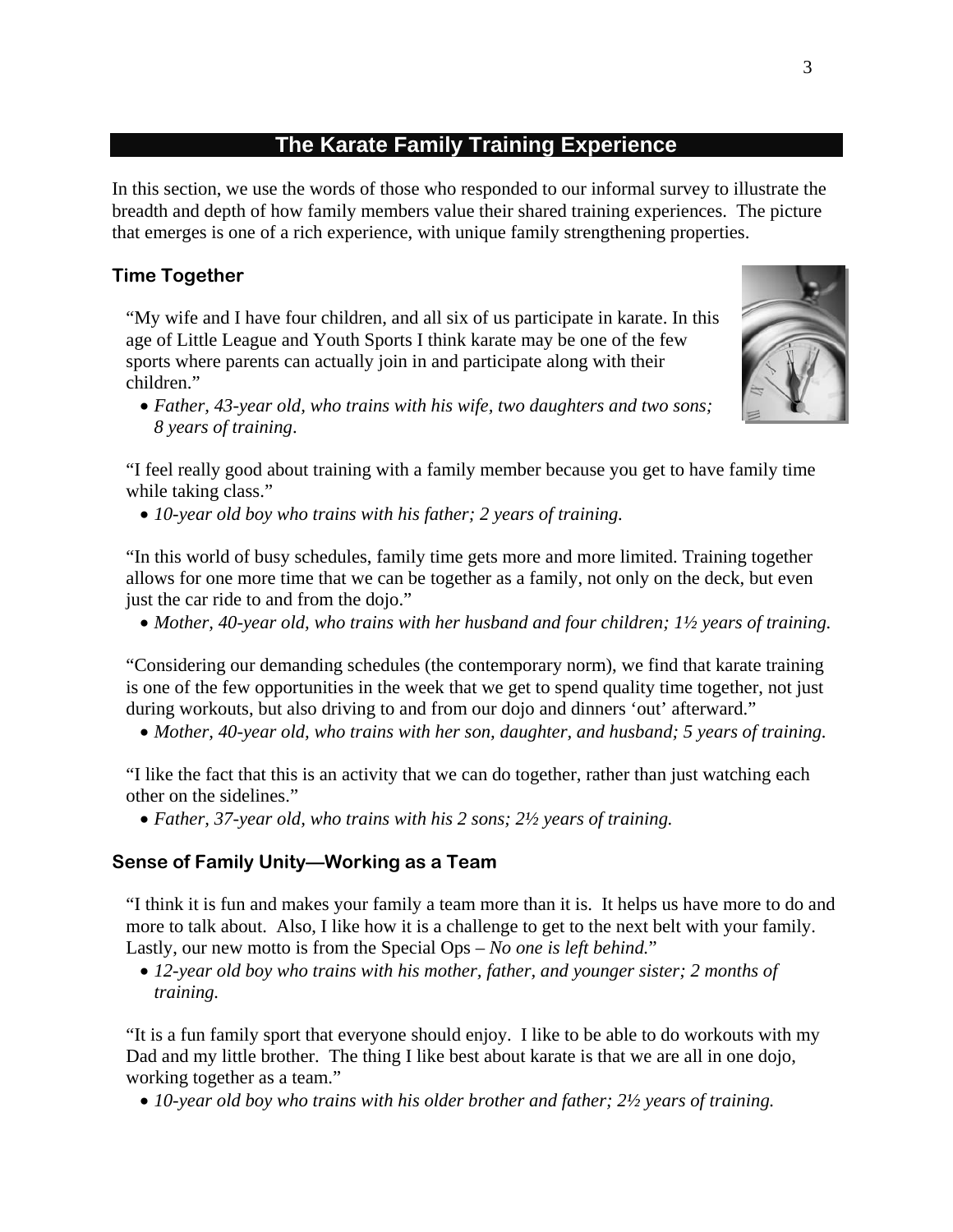#### **More to Talk About**



"We can talk a lot now. It helps us bring back memories. We can be together and have our own little family thing."

• *8- year old girl who trains with her 12-year old brother and parents; 2 months of training.* 

"We have been practicing our moves and karate walk. The class has also added to our family discussions and it's neat to see how we all like it so much."

• *Mother, 36-year old, who trains with her 2 children and her husband; 2 months of training.* 

"It gives us something to talk about outside of class."

• *Father, 39-year old, who trains with his son; 3 years of training.* 

### **Promoting Understanding and Respect Between Family Members**

"We can share in their frustrations and successes right besides them. It gives us parents a far greater sense of empathy and understanding. When my children experience a setback with baseball or football, it is much more difficult for me to recall my own feelings from 30 or 35 years ago to use as a point of reference in attempting to understand what they are feeling. Explaining something with the phrase, 'what I did when I played…' does not have nearly the impact as 'What I do when I execute a downblock…'

• *Father, 43-year old, who trains with his wife, two daughters and two sons; 8 years of training.* 

"Karate emphasizes respect and discipline, which provides a great context for learning, as well as a model for family interactions outside of karate."

• *Father, 43-year old, who trains with his 2 sons; 2½ years of training* 

"I particularly enjoyed having my son join me at least once a week for training. It was good bonding to ride in the car together back and fourth from the dojo and discuss life, one on one."

• *Father, 36-year old, whose son had trained with him years ago; 20+ years of training.* 

#### **Helping One Another**

"I think being in a family that trains together in karate is great. It is great because if you

don't get something down in class, one of your family members who is a higher rank than you can teach it to you after class. Also, it is fun to do pre-arranged fighting with a family member. That is why I enjoy practicing karate together as a family."

• *10-year old boy who trains with his older sister, older brother and mother; 5 years of training.* 

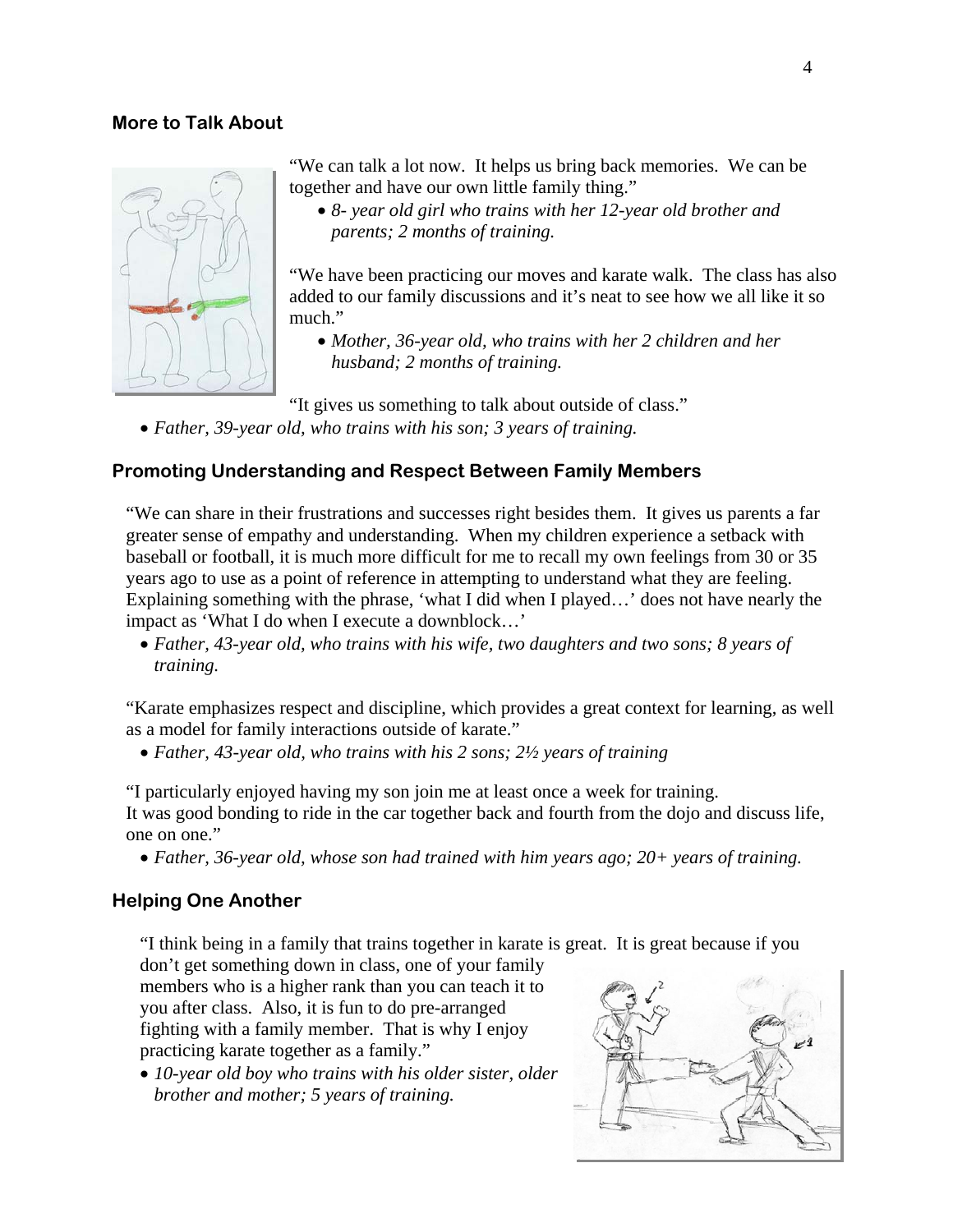"Training in karate as a family is a fun and exciting experience. Having a support person (someone who makes sure you are still training or takes you to karate) is stressed when your family participates in this, you always have someone to go with and work your kata (forms) at home. It also brings my family and me closer together."

• *12-year old girl who trains with her parents, 2 brothers and sister; 7 years of training.* 

"We can show each other our katas (dance-like movements) at home. We can practice together and help each other."

• *12-year old girl who trains with her three brothers (two younger and one older) and her parents; 2 ½ years of training.* 

"The fun thing about having a family is that I can learn more since Dad and (brother) are a higher rank than me. So I can learn much more."

• *7-year old boy who trains with his older brother and father; 2½ years of training.* 

"It is a great confidence builder for young children to see children (with more experience) providing training and assistance to adults (with less experience)."

• *Father, 37-year old, who trains with his 2 sons; 2½ years of training.* 

 $ar<sub>1</sub>$ aalo

"I feel good because I know if one of them (family members) is in danger, we could help because we both know how to defend ourselves and others.

• *12-year old boy who trains with his younger brother; 4 years of training.* 

## **Added Incentive to be Active**

"Doing karate with your family makes it much more difficult to find excuses not to train.



There may be occasions when one of us didn't feel like going, but out of a sense of obligation to the others we grudgingly went. Whenever this happens, without fail, by the time the class is over we are always glad we did."

• *Father, 43-year old, who trains with his wife, two daughters and two sons; 8 years of karate training.* 

"I feel like I have to work hard. I have to show up and train hard."

• *11-year old boy who trains with his 12 year old brother; 4 years of training.* 

"Karate gives me a chance to exercise with my son and to learn new katas (dance-like movements) together."

• *Father, 39-year old, who trains with his son; 3 years of training*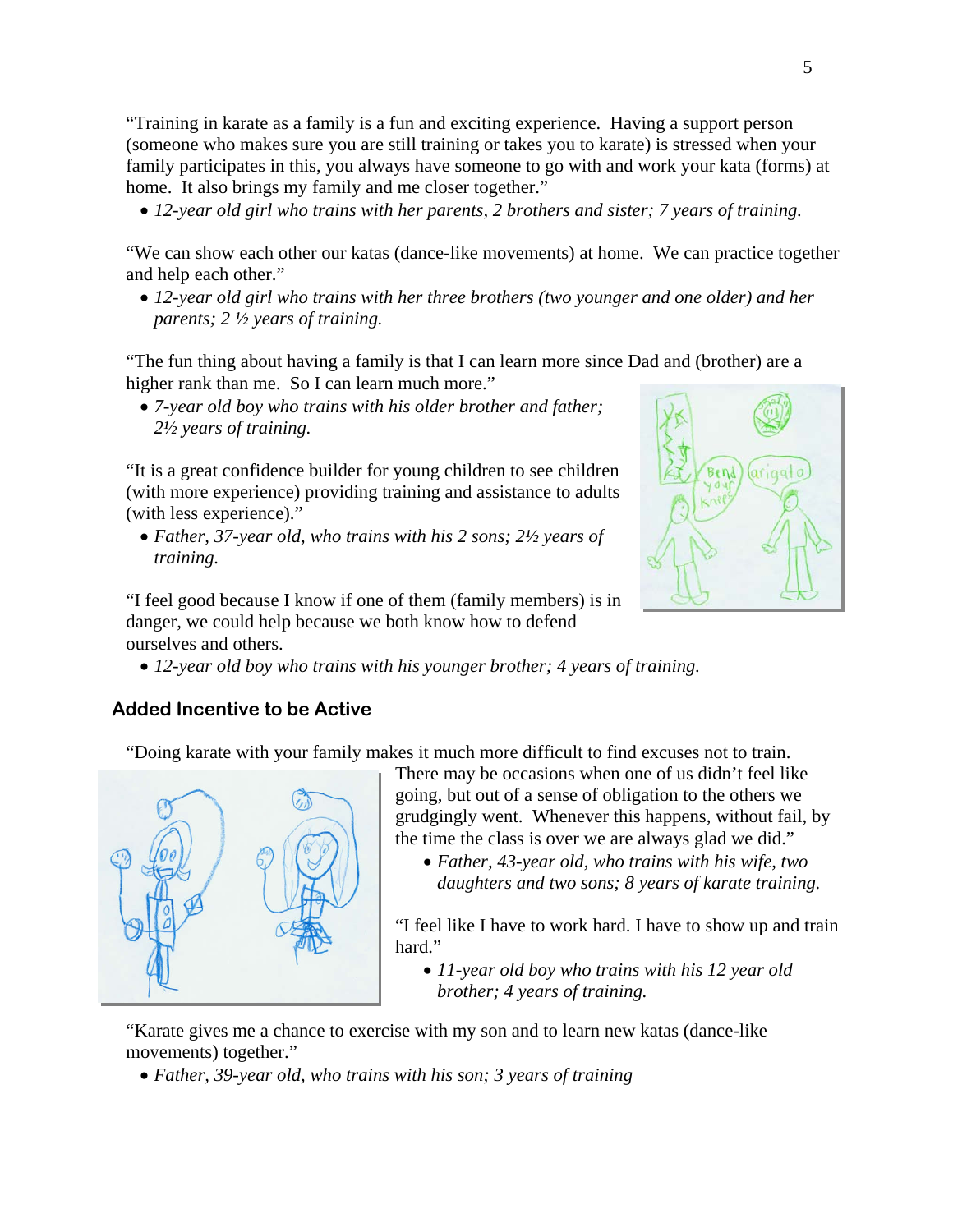#### **Increased Comfort Level**

"I think its fun to train with your family around. I usually don't like to be in a place with anyone I don't know well."

• *10-year old boy who trains with mother and older brother; 3 years of training.* 

"I feel that training in karate as a family makes the experience more comfortable."

• *10-year old boy who trains with his mother; 2 months of training.* 

"It is fun because I like training with not much people. That is how I feel when I train with my family."

• *7-year old boy who trains with both parents, 2 older brothers and an older sister; 2 years of training.* 

#### **Creating Family Traditions**

"We celebrate our 'success' after each Sunday night with some store bought egg-rolls. This has now become our Sunday night tradition – Karate & then Egg Rolls. The kids love it."

• *Mother, 36-year old, who trains with 2 children and her husband; 2 months of training.* 

"My four sons have been training karate for 30 years since age five. One thing we did as a family was to do work out at rest stops on long road trips. As I look back at the years of their



childhood – the road trips, the quality time in conversations, and training together – these are some of my most precious memories."

• *Father, 68-year old, who trained with his 4 sons in karate; 40 years of training.*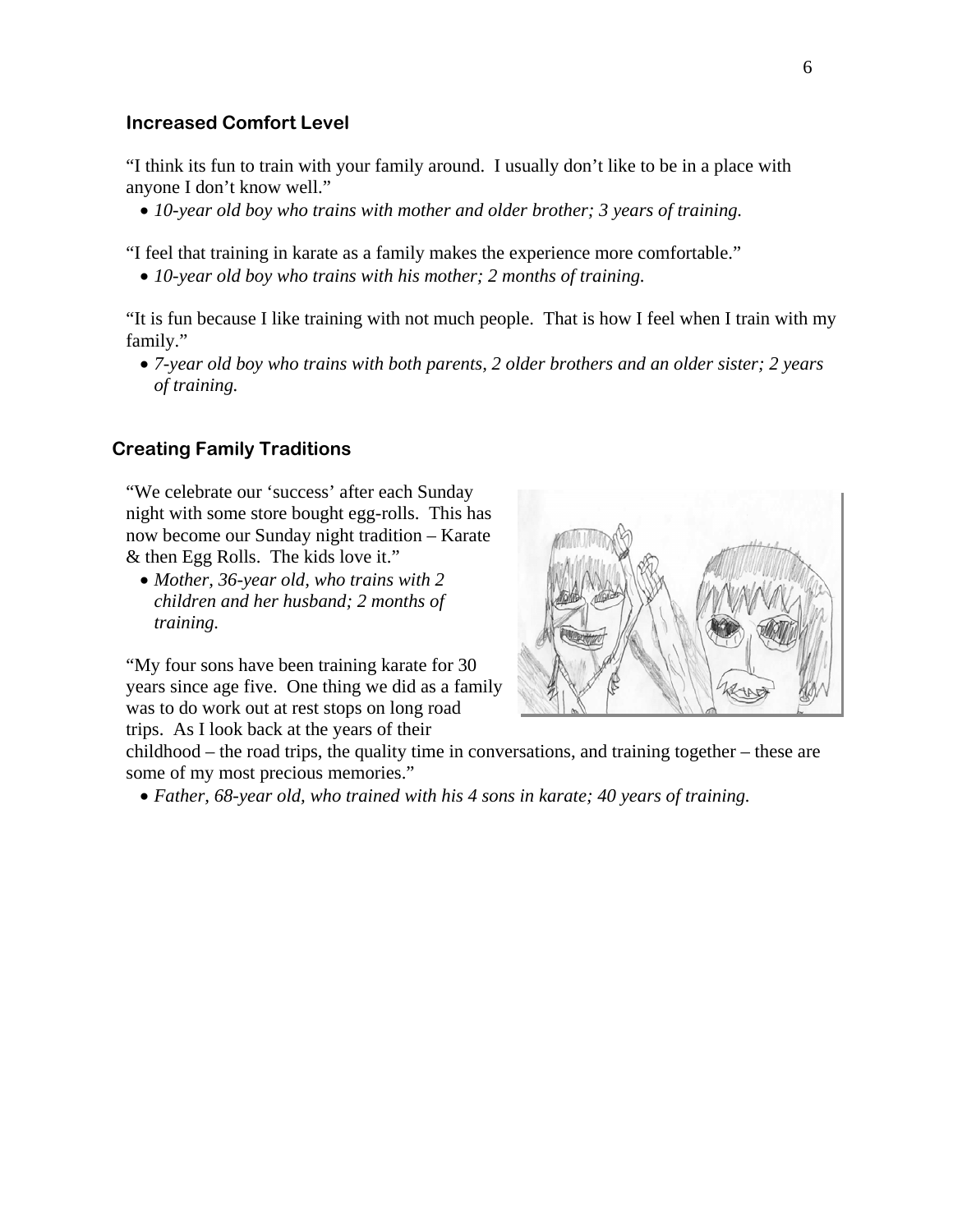# **Recommendations for Families Seeking a Family Karate Experience**

There is no innate reason why family members of different generations cannot take part in karate training. The physical and mental benefits associated with karate training – which includes increased fitness, focus, and self confidence – extend across the lifespan.<sup>[2](#page-6-0)</sup> As evident in the above quotes, there are also family strengthening properties associated with training together as a family. To maximize these benefits, it helps to think of the experience as more than just an opportunity to be together in time and space. It is also a



chance to explore and enjoy a shared interest, and in so doing contribute to a sense of closeness within the family.

Here are some tips for making the most of your family karate training experience:

1. Find a good karate school:

 $\overline{a}$ 

- a. Visit many schools before joining. Observe their classes (at least two for each school) and observe their training methods. See how proficient the students are as well as the teachers. The students should be adept and appear to be enjoying the workout. Ask the instructor about his/her credentials, about the style, and about the roots of the system they practice (e.g., is it traditional or self-made?). If possible, interview some students for their input.
- b. Think of your decision to join a karate school as a partnership between your family and the school. In this sense, the school's values and goals should be consistent with your family's values and goals.
- 2. Set aside a time and place (in the home or elsewhere) to bring the entire family together for special family workouts. Talking about karate is fun, but it is less meaningful when there is limited or a lack of active training.
- 3. Establish family traditions related to your karate training, such as visiting the local library to read about and discuss karate history, going to the latest karate movie, and eating out at a favorite restaurant after class.
- 4. Encourage family members to help one another as often as possible. Caring for one another on the deck will often generalize to how family members relate off of the deck.
- 5. Take a long-term view toward your training. Karate is an art form that can be enjoyed over the course of one's life, and it can be readily passed on to future generations of your family.

<span id="page-6-0"></span> ${}^{2}$ If a family member is unable to perform a particular move or technique, then there are options to modify the technique in line with the individual's abilities; the karate instructor will help with this.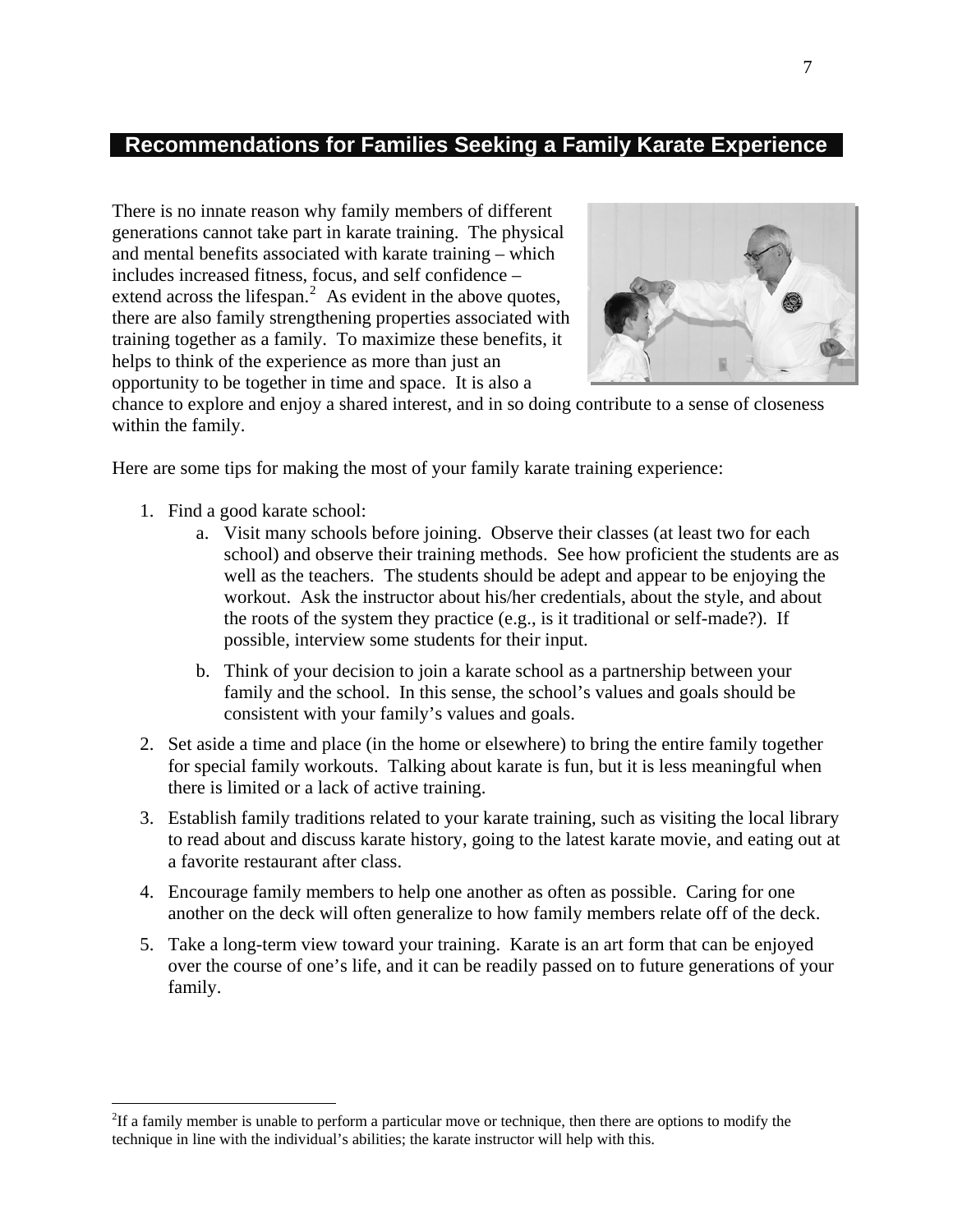# **Recommendations For Martial Arts Instructors**

1. Consider instituting family-friendly policies:

 $\overline{a}$ 

- a. Class schedule: For parents and their children to train together, there needs to be some classes offered which they can all attend. For weekdays, this means offering class before and/or after school/work hours.
- b. Marketing: One "selling point" for full-family involvement is that the children receive added encouragement to continue. See the quotes above for many other selling points. Feel free to use these quotes to support your family recruitment efforts.
- c. Membership policies: Consider offering discounts for family members who join together. Also, if resources are available, consider offering childcare during classes. Although this is an added expense (perhaps it can be passed on to families), it is consistent with a long-term perspective for building the school's membership. A toddler who grows up close to the sights and sounds of a karate class is more likely to show interest when reaching the minimum training age.
- 2. Be creative in seeking ways to emphasize, recognize and celebrate family:
	- a. During stretching, basic techniques, prearranged fighting and other parts of class, occasionally group students with their family members.
	- b. Give families the opportunity to do family demonstrations.
	- c. Encourage families to use other medium for example, drawing, poetry, singing, acting, and playing games (such as family fitness "contests") – to express what they learn and how they feel about karate.
- 3. Accommodate differences in ability: When working with entire families, there will be times when you need to accommodate differences in ability such as in terms of stretching and in ability to generate speed and power in the techniques. Since children are not necessarily aware of ways in which the body changes over the life course, they may need some help understanding this principle before working with family members who have different abilities than their own.
- 4. Emphasize what all students have in common: Make sure to emphasize training-related concepts and ideas that apply to all students irrespective of age, such as how important it is to have regular physical activity, $3$  the value of using a full range of motion when executing techniques, and the importance of using proper body mechanics to execute techniques. By emphasizing such commonalities, it will be clearer to family members how they can share what they learn and develop their skills together.
- 5. Turn learners into teachers: It is particularly valuable for children to have opportunities to help others. This experience contributes to their confidence and their competence on the deck.

<span id="page-7-0"></span> $3$ Participation in regular physical activity at a moderate level is associated with increases in muscle and bone mass, decreases in body fat, control of body weight, improved psychological well-being, and reduced symptoms of depression. (For more information on this, see: Healthy People 2010. (n.d.). *Healthy People 2010: Understanding and Improving Health*. Retrieved March 26, 2007, from [http://www.healthypeople.gov/Document/html/uih/uih\\_4.htm#physactiv](http://www.healthypeople.gov/Document/html/uih/uih_4.htm#physactiv).)